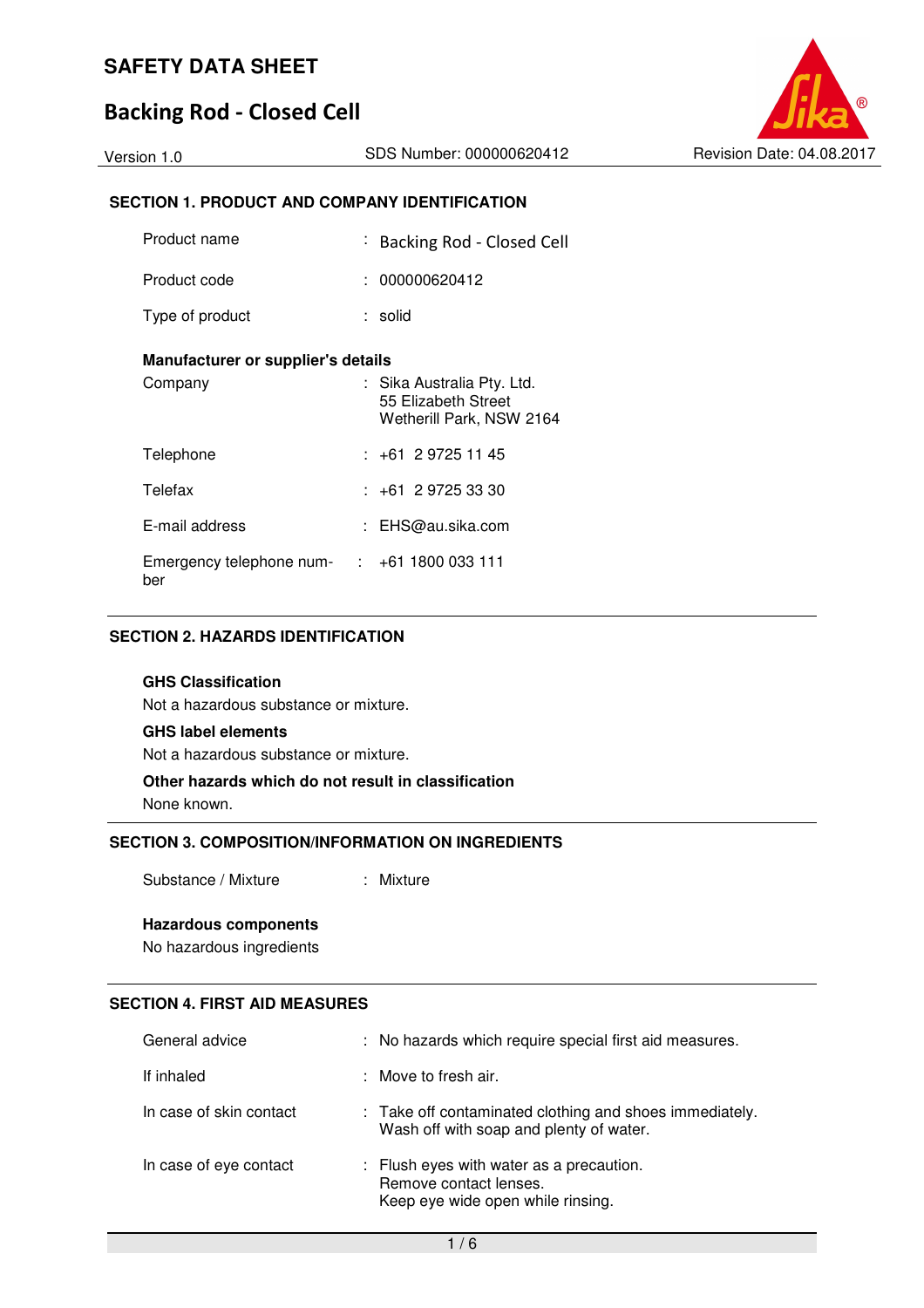# **Backing Rod - Closed Cell**

| Version 1.0                                                       | SDS Number: 000000620412                                                                                                                                             | Revision Date: 04.08.2017 |
|-------------------------------------------------------------------|----------------------------------------------------------------------------------------------------------------------------------------------------------------------|---------------------------|
| If swallowed                                                      | : Clean mouth with water and drink afterwards plenty of water.<br>Do not give milk or alcoholic beverages.<br>Never give anything by mouth to an unconscious person. |                           |
| Most important symptoms<br>and effects, both acute and<br>delayed | : No known significant effects or hazards.<br>See Section 11 for more detailed information on health effects<br>and symptoms.                                        |                           |
| Notes to physician                                                | : Treat symptomatically.                                                                                                                                             |                           |

# **SECTION 5. FIREFIGHTING MEASURES**

| Suitable extinguishing media        | : Use extinguishing measures that are appropriate to local cir-<br>cumstances and the surrounding environment. |
|-------------------------------------|----------------------------------------------------------------------------------------------------------------|
| Hazardous combustion prod-<br>ucts  | : No hazardous combustion products are known                                                                   |
| Specific extinguishing meth-<br>ods | : Standard procedure for chemical fires.                                                                       |
| for firefighters                    | Special protective equipment : In the event of fire, wear self-contained breathing apparatus.                  |

## **SECTION 6. ACCIDENTAL RELEASE MEASURES**

| Environmental precautions                                | : No special environmental precautions required.    |
|----------------------------------------------------------|-----------------------------------------------------|
| Methods and materials for<br>containment and cleaning up | : Keep in suitable, closed containers for disposal. |

# **SECTION 7. HANDLING AND STORAGE**

| Advice on protection against<br>fire and explosion | : Normal measures for preventive fire protection.                                                                                                       |
|----------------------------------------------------|---------------------------------------------------------------------------------------------------------------------------------------------------------|
| Advice on safe handling                            | : For personal protection see section 8.<br>No special handling advice required.<br>Follow standard hygiene measures when handling chemical<br>products |
| Hygiene measures                                   | : When using do not eat or drink.<br>When using do not smoke.                                                                                           |
| Conditions for safe storage                        | : Keep container tightly closed in a dry and well-ventilated<br>place.<br>Store in accordance with local regulations.                                   |
| Materials to avoid                                 | : No special restrictions on storage with other products.                                                                                               |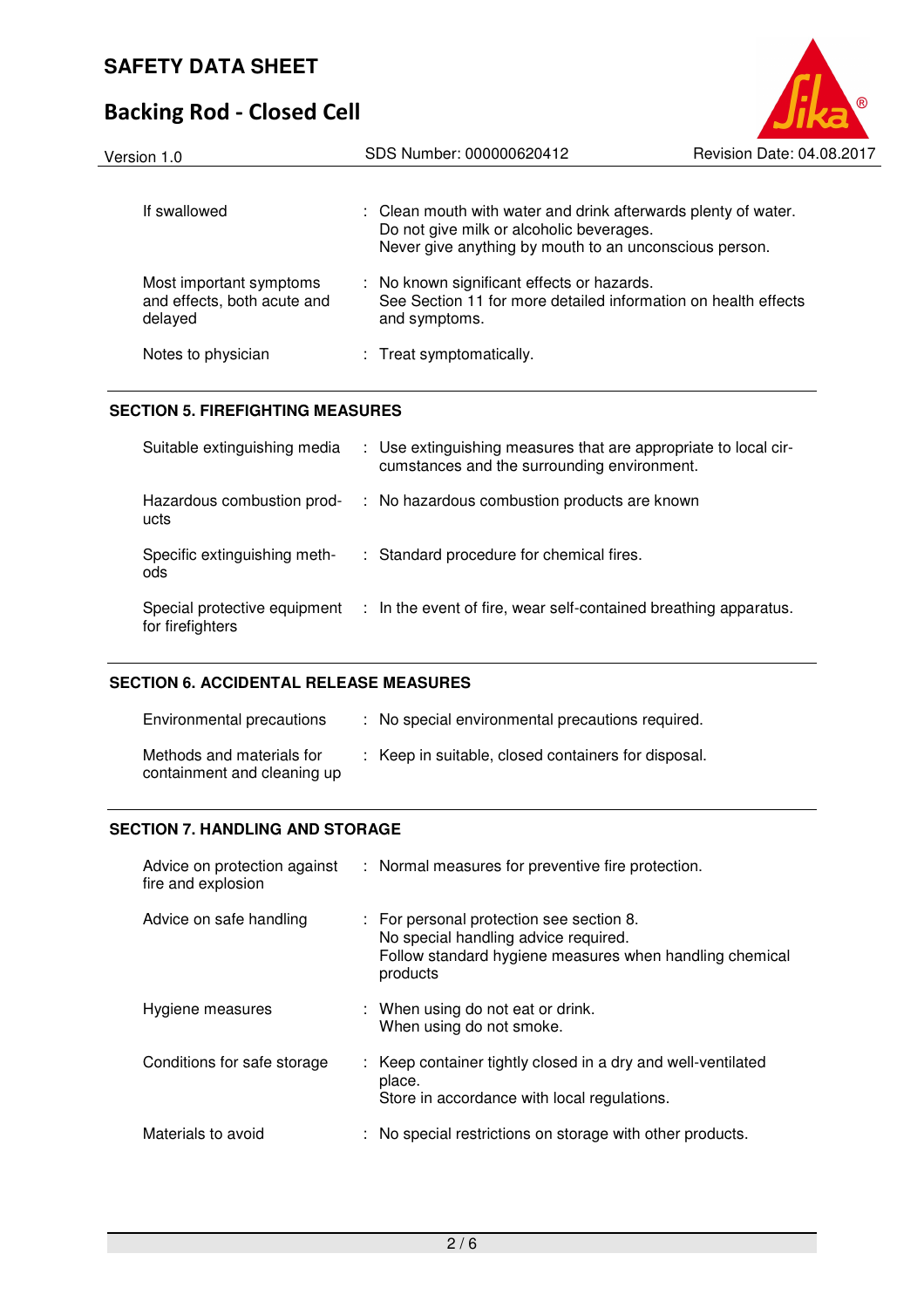# **Backing Rod - Closed Cell**



# **SECTION 8. EXPOSURE CONTROLS/PERSONAL PROTECTION**

# **Components with workplace control parameters**

Contains no substances with occupational exposure limit values.

| Personal protective equipment |                                                                                                                                                                                                                                                                                                                                                                                                                                                                                     |
|-------------------------------|-------------------------------------------------------------------------------------------------------------------------------------------------------------------------------------------------------------------------------------------------------------------------------------------------------------------------------------------------------------------------------------------------------------------------------------------------------------------------------------|
| Respiratory protection        | : Use respiratory protection unless adequate local exhaust<br>ventilation is provided or exposure assessment demonstrates<br>that exposures are within recommended exposure guidelines.<br>The filter class for the respirator must be suitable for the max-<br>imum expected contaminant concentration<br>(gas/vapour/aerosol/particulates) that may arise when han-<br>dling the product. If this concentration is exceeded, self-<br>contained breathing apparatus must be used. |
| Hand protection               | : Chemical-resistant, impervious gloves complying with an ap-<br>proved standard should be worn at all times when handling<br>chemical products if a risk assessment indicates this is nec-<br>essary.                                                                                                                                                                                                                                                                              |
| Eye protection                | : Safety eyewear complying with an approved standard should<br>be used when a risk assessment indicates this is necessary.                                                                                                                                                                                                                                                                                                                                                          |
| Skin and body protection      | : Choose body protection in relation to its type, to the concen-<br>tration and amount of dangerous substances, and to the spe-<br>cific work-place.                                                                                                                                                                                                                                                                                                                                |

## **SECTION 9. PHYSICAL AND CHEMICAL PROPERTIES**

| Appearance                              | : solid             |
|-----------------------------------------|---------------------|
| Colour                                  | : white             |
| Odour                                   | : odourless         |
| Odour Threshold                         | : No data available |
| рH                                      | No data available   |
| Melting point/range / Freezing<br>point | : No data available |
|                                         |                     |
| Boiling point/boiling range             | : No data available |
| Flash point                             | Not applicable      |
| <b>Evaporation rate</b>                 | No data available   |
| Flammability                            | : No data available |
|                                         |                     |
| Upper explosion limit                   | No data available   |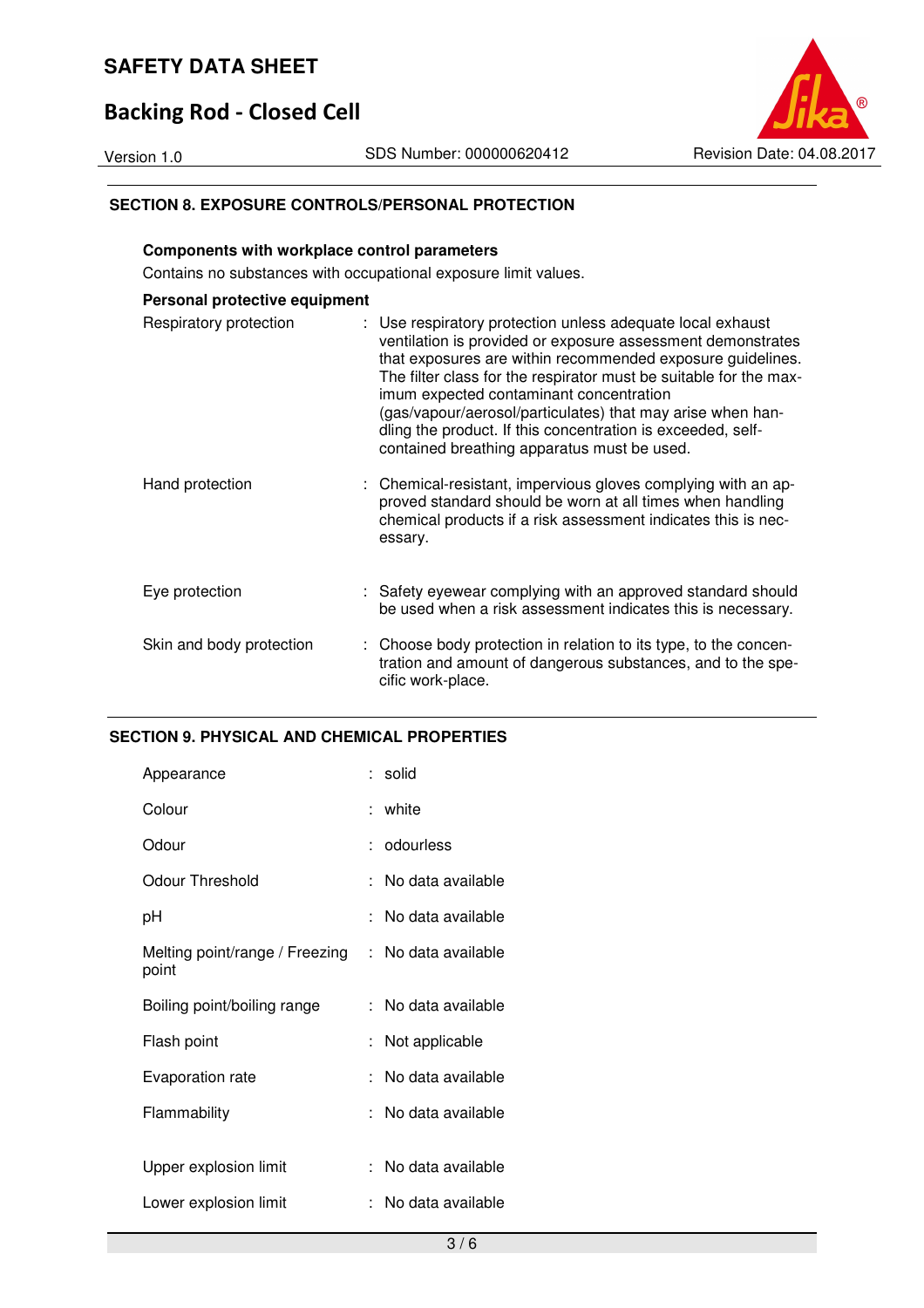# **Backing Rod - Closed Cell**



| Vapour pressure                            | : No data available               |
|--------------------------------------------|-----------------------------------|
| Relative vapour density                    | : No data available               |
| Density                                    | : $0.33$ g/cm3 (20 °C (68 °F) ()) |
| Solubility(ies)<br>Water solubility        | : No data available               |
| Solubility in other solvents               | : No data available               |
| Partition coefficient: n-<br>octanol/water | : No data available               |
| Auto-ignition temperature                  | : No data available               |
| Decomposition temperature                  | : No data available               |
| Viscosity<br>Viscosity, dynamic            | : No data available               |
| Viscosity, kinematic                       | : Not applicable                  |
| <b>Explosive properties</b>                | : No data available               |
| Molecular weight                           | No data available                 |
|                                            |                                   |

# **SECTION 10. STABILITY AND REACTIVITY**

| Reactivity                              |        | : No dangerous reaction known under conditions of normal use. |
|-----------------------------------------|--------|---------------------------------------------------------------|
| Chemical stability                      |        | : The product is chemically stable.                           |
| Possibility of hazardous reac-<br>tions |        | : No hazards to be specially mentioned.                       |
| Conditions to avoid                     |        | : No data available                                           |
| Incompatible materials                  |        | : No data available                                           |
| Hazardous decomposition<br>products     | ٠<br>× | No decomposition if stored and applied as directed.           |

# **SECTION 11. TOXICOLOGICAL INFORMATION**

**Acute toxicity** 

No data available

# **Skin corrosion/irritation**

Not classified based on available information.

# **Serious eye damage/eye irritation**

Not classified based on available information.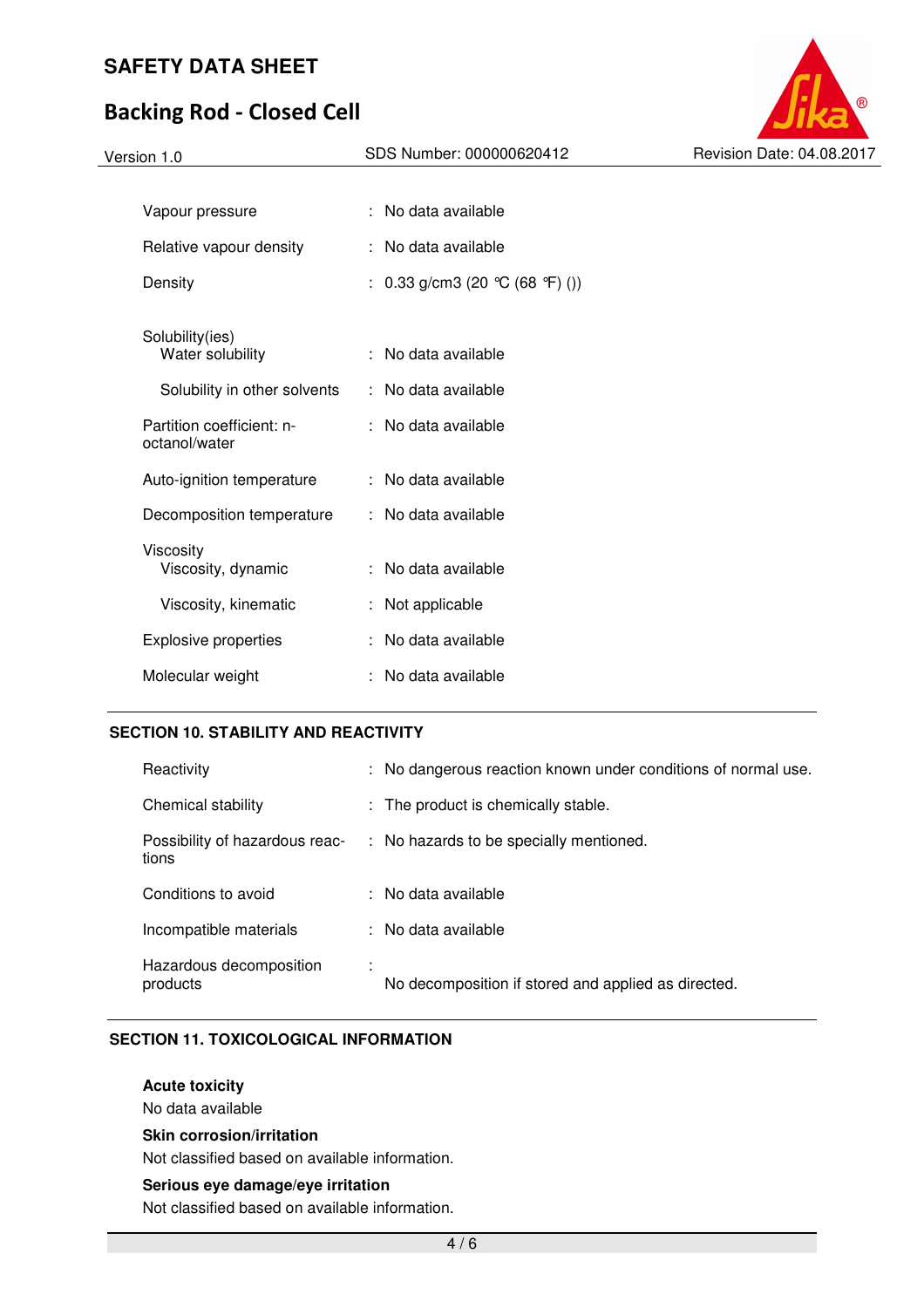# **Backing Rod - Closed Cell**

## Version 1.0 SDS Number: 000000620412 Revision Date: 04.08.2017



#### **Respiratory or skin sensitisation**

Skin sensitisation: Not classified based on available information. Respiratory sensitisation: Not classified based on available information.

#### **Chronic toxicity**

**Germ cell mutagenicity**  Not classified based on available information.

#### **Carcinogenicity**

Not classified based on available information.

#### **Reproductive toxicity**

Not classified based on available information.

#### **STOT - single exposure**

Not classified based on available information.

#### **STOT - repeated exposure**

Not classified based on available information.

#### **Aspiration toxicity**

Not classified based on available information.

#### **SECTION 12. ECOLOGICAL INFORMATION**

| <b>Ecotoxicity</b><br>No data available                                                                     |
|-------------------------------------------------------------------------------------------------------------|
| Persistence and degradability<br>No data available                                                          |
| <b>Bioaccumulative potential</b><br>No data available                                                       |
| <b>Mobility in soil</b><br>No data available                                                                |
| Other adverse effects                                                                                       |
| <b>Product:</b><br>Additional ecological infor-<br>: There is no data available for this product.<br>mation |

## **SECTION 13. DISPOSAL CONSIDERATIONS**

## **Disposal methods**

Contaminated packaging : Empty containers should be taken to an approved waste handling site for recycling or disposal.

# **SECTION 14. TRANSPORT INFORMATION**

**International Regulations IATA-DGR**